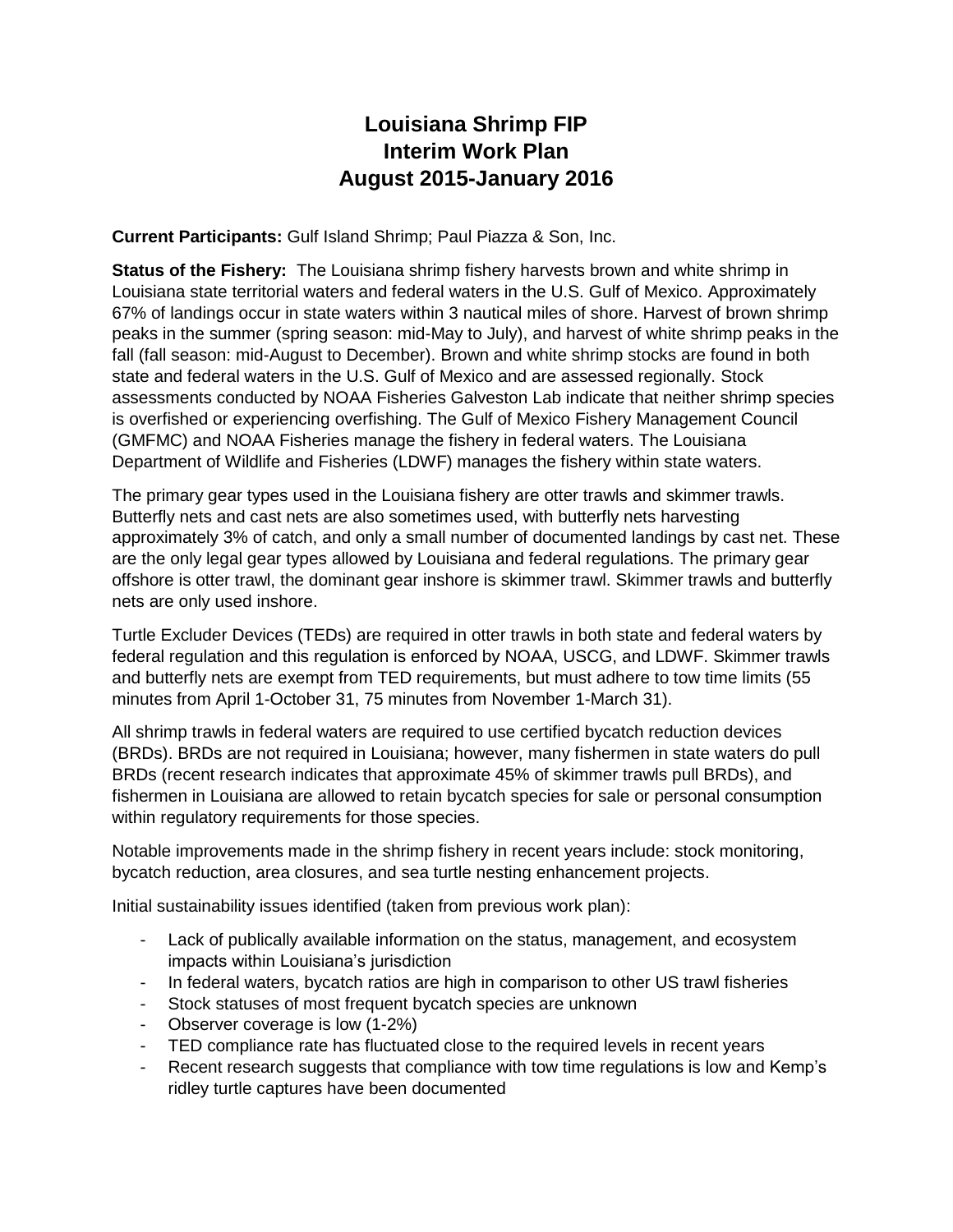In 2010, a FIP was announced for the Louisiana shrimp fishery led by the Sustainable Fisheries Partnership (SFP). A public work plan for the fishery was finalized in November of 2012 with the following goals:

- 1. Create a Fishery Management Plan (FMP) for the shrimp fishery management and monitoring in state waters.
- 2. Release information on sea turtle interactions in state waters.
- 3. Publish information on state fishery management systems.
- 4. Release information on fishery enforcement including summarized compliance and enforcement data.

As of August 2015, all of these actions have been completed. The Louisiana shrimp FMP is posted on the LDWF website, available at

[http://www.wlf.louisiana.gov/sites/default/files/pdf/page/37762-fishery-management-plans](http://www.wlf.louisiana.gov/sites/default/files/pdf/page/37762-fishery-management-plans-marine/shrimpfmp7-27-15.pdf)[marine/shrimpfmp7-27-15.pdf.](http://www.wlf.louisiana.gov/sites/default/files/pdf/page/37762-fishery-management-plans-marine/shrimpfmp7-27-15.pdf)

Information on sea turtle interactions, state fishery management systems, and fishery enforcement data are included in the Louisiana shrimp FMP, and can also be found on the Louisiana Shrimp Task Force (STF) website at [http://www.wlf.louisiana.gov/fishing/meetings.](http://www.wlf.louisiana.gov/fishing/meetings)

SFP has handed leadership of the FIP to the Audubon Nature Institute's Gulf United for Lasting Fisheries Program (G.U.L.F.) as a regional group able to work closely with industry members in Louisiana to further enhance the sustainability of the fishery. The G.U.L.F. program develops Marine Advancement Plans (MAPs), which are FIPs tailored to the Gulf of Mexico region. MAPs are designed to engage both industry and management within each fishery to address the main sustainability principles (stock status/harvest rates, bycatch and ecosystem impacts, and governance), as well as social and economic concerns of the fishery.

Due to the significant changes in the fishery noted above, a new assessment is needed before a new formal work plan can be developed. This document serves as an interim document to track current actions during the assessment and work plan development process.

#### Interim Work Plan:

- 1. Reassessment of fishery:
	- o MSC Pre-Assessment
	- o Audubon G.U.L.F. FAO based pre-assessment
- 2. Stakeholder engagement:
	- $\circ$  Industry scoping to determine potential new participants and industry needs
- 3. Plan stakeholder meeting to develop new work plan based on assessment results

Ongoing activities:

- 1. Both current participants (Gulf Island Shrimp and Paul Piazza & Son, Inc.) continue to participate in the activities of the SFP Shrimp Supplier Roundtable. [https://www.sustainablefish.org/fisheries-improvement/shrimp-and-lobster/gom-shrimp](https://www.sustainablefish.org/fisheries-improvement/shrimp-and-lobster/gom-shrimp-supplier-roundtable)[supplier-roundtable](https://www.sustainablefish.org/fisheries-improvement/shrimp-and-lobster/gom-shrimp-supplier-roundtable)
- 2. Continued gear tuning. Compliance with TED and BRD regulations requires ongoing upkeep and FIP participants agree to continue to work with harvesters to ensure that gear is properly tuned through regular courtesy checks by Texas Sea Grant or NOAA Gear Monitoring Team.
- 3. Tow the Time campaign. The G.U.L.F. and Louisiana Sea Grant have developed outreach materials to increase awareness and compliance with current tow time regulations for skimmer trawls.<http://www.laseagrant.org/outreach/projects/tow-the-time/>